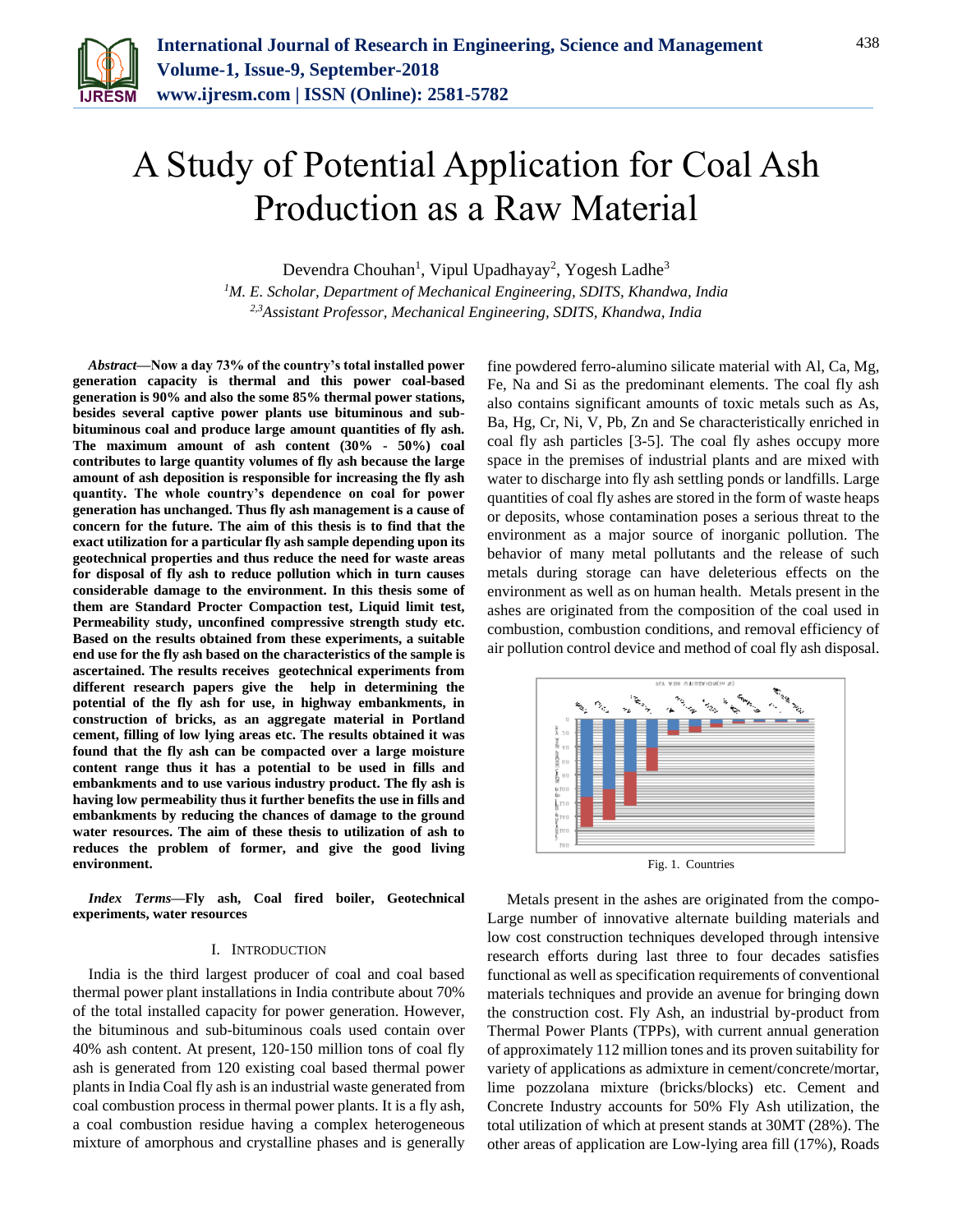

& Embankments (15%), Dyke Raising (4%), Brick manufacturing (2%) and other new areas for safe disposal of fly ash is in paint industry, agriculture etc.

#### *A. Effluent and Disposal*

Disposal and management of fly ash is a major problem in coal-fired thermal power plants. Fly ash emissions from a variety of coal combustion units show a wide range of composition. All elements below atomic number 92 are present in coal ash. A 500 MW thermal power plant releases 200mt SO2, 70 t NO2 and 500 t fly ash approximately every day. Particulate matter (PM) considered as a source of air pollution constitutes fly ash. The fine particles of fly ash reach the pulmonary region of the lungs and remain there for long periods of time; they behave like cumulative poisons. The submicron particles enter deeper into the lungs and are deposited on the alveolar walls where the metals could be transferred to the blood plasma across the cell membrane (fig. 2). The residual particles being silica (40–73%) cause silicosis. All the heavy metals (Ni, Cd, Sb, As, Cr, Pb, etc.) generally found in fly ash are toxic in nature [9]. Fly ash can be disposed-off in a dry or wet state. Studies show that wet disposal of this waste does not protect the environment from migration of metal into the soil. Heavy metals cannot be degraded biologically into harmless products like other organic waste. Studies also show that coal ash satisfies the criteria for landfill disposal, according to the Environmental Agency of Japan. According to the hazardous waste management and handling rule of 1989, fly ash is considered as non-hazardous. With the present practice of flyash disposal in ash ponds (generally in the form of slurry), the total land required for ash disposal would be about 82,200 ha by the year 2020 at an estimated 0.6 ha per MW. Fly ash can be treated as a by-product rather than waste.



Fig. 2. Penetration of tiny particles into the lungs

#### *B. Classification of Fly Ash*

Fly ash particles are generally spherical in shape and range in size from 0.5 µm to 100 µm. They consist mostly of silicon dioxide (SiO2), which is present in two forms: amorphous, which is rounded and smooth, and crystalline, which is sharp, pointed and hazardous; aluminum oxide (Al2O3) and iron oxide (Fe2O3). Fly ashes are generally highly heterogeneous, consisting of a mixture of glassy particles with various identifiable crystalline phases such as quartz, mullet, and various iron oxides.

Two classes of fly ash are defined by ASTM C618: Class F fly ash and Class C fly ash. The chief difference between these classes is the amount of calcium, silica, alumina, and iron content in the ash. The chemical properties of the fly ash are largely influenced by the chemical content of the coal burned (i.e., anthracite, bituminous, and lignite).



Fig. 3. Classes of fly ash

Fly ash produced from the burning of younger lignite or sub bituminous coal, in addition to having pozzolanic properties, also has some self-cementing properties. In the presence of water, Class C fly ash will harden and gain strength over time. Class C fly ash generally contains more than 20% lime (CaO). Unlike Class F, self-cementing Class C fly ash does not require an activator. Alkali and sulfate (SO4) contents are generally higher in Class C fly ashes [12]. The burning of harder, older anthracite and bituminous coal typically produces Class F fly ash. This fly ash is pozzolanic in nature, and contains less than 10% lime (CaO). Possessing pozzolanic properties, the glassy silica and alumina of Class F fly ash requires a cementing agent, such as Portland cement, quicklime, or hydrated lime, with the presence of water in order to react and produce cementations compounds. Alternatively, the addition of a chemical activator such as sodium silicate (water glass) to a Class F ash can lead to the formation of a geopolymer.

#### *C. Fly Ash Utilization*

During the last 30 years, extensive research has been carried out to utilize the fly ash in various sectors, as this is not considered as hazardous waste. Broadly, fly ash utilization programmers can be viewed from two angles, i.e. mitigating environmental effects and addressing disposal problems (low value–high volume utilization).

#### *D. Ecological Balance*

The Ecological balance evaluates the environment effects of a product during its complete service life in respect of the different environment aspects. From the extraction of the raw materials to their disposal, fly Ash, Lime, Gypsum & others.

## *E. Fly Ash-Based Ceramics*

The National Metallurgical Laboratory, Jamshedpur has developed a process to produce ceramics from fly ash having superior resistance to abrasion [9]. Waste utilization activities involve the use of fly ash, red mud and blast furnace slag for the production of cheap and useful products for use by the industry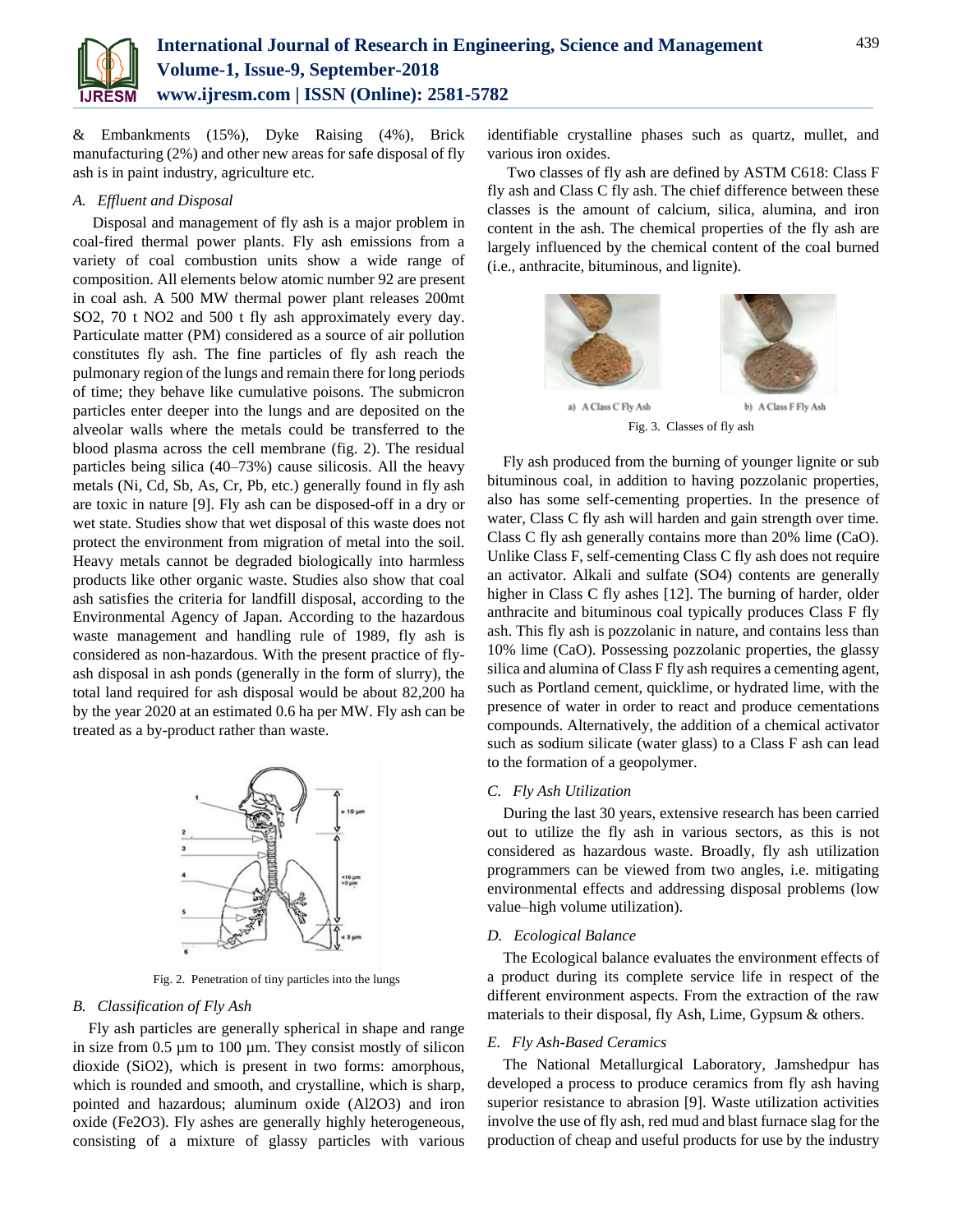

and society at large. These materials have been successfully used to make wear resistant ceramics, ceramic floor and wall tiles, synthetic granite tiles, blended cement and geopolymer. Other activities involved recycling and reuse of electronic waste, purification of waste water and Industrial effluents.

## *F. Geo Polymer Pavement Tiles*

Developed at NML using fly ash as main raw material. These tiles exhibit high strength and are ready to use in one week. Based on the merit of this work, Fly Ash Unit, Department of Science & Technology, Govt. of India granted a project to NML to translate this process into technology by setting up a 3 tons/day capacity pilot plant. Once it is developed at pilot scale, the technology will be ready for commercialization. We are looking for industrial participation for this development.

## *G. Major Facilities*

Particle characterization facilities such as laser particle size analyzer, zeta meter, BET surface area analyzer, Rheometer, Isothermal conduction calorimeter, Mechanical activation devices such as attrition mill, jet mill, eccentric vibratory mill, planetary mill Ceramic, cement and geopolymer processing facility such as ball mill, hydraulic press, airless dryer, curing chamber, humidity cabinet, high temperature furnaces Thermo mechanical characterization using TG/DTA, Hot MOR, Creep.



Fig. 4. Fly ash treatments

## *H. Ready Mixed Fly Ash Concrete*

Though Ready Mix concrete is quite popular in developed countries but in India it consumes less than 5 percent of total cement consumption. Only recently its application has started growing at a fast rate. On an average 20% Fly ash (of cementitious material) in the country is being used which can easily go very high. In ready mix concrete various ingredients and quality parameters are strictly maintained/controlled which is not possible in the concrete produced at site and hence it can accommodate still higher quantity of fly ash

## *I. Minefills*

Nearly one third of our thermal power stations are at or near to pit heads. Most of these mines cart sand for backfilling from river beds, which are normally 50-80 Km away. Apart from the royalty, huge amount of expenditure is incurred on transportation of sand. It is estimated that about 15-20 million tonne of ash per annum can be safely consumed in mine fills yielding a saving of about Rs. 150 crore a year.

#### II. PROBLEM DESCRIPTION

Our research is based on fly ash production due to combustion in the furnace and proper utilization of the fly ash produce in Sant Singaji Power Plant Mundi, Khandwa. The purpose of this thesis is to find a suitable utilization for a particular fly ash sample depending upon its geotechnical properties and thus reduce the need for vast areas for disposal of fly ash which in turn causes considerable damage to the environment and nearby village of the plant. They are reported on Standard Procter Compaction test, Liquid limit test, Permeability study, unconfined compressive strength study etc. Based on the results obtained from these experiments, a suitable end use for the fly ash based on the characteristics of the sample is ascertained. The results from the geotechnical experiments help in determining the potential of the fly ash for use, in highway embankments, in construction of bricks, as an aggregate material in Portland cement, filling of low lying areas etc. From the results obtained it was found that the fly ash can be compacted over a large moisture content range thus it has a potential to be used in fills and embankments. Also since fly ash is having low permeability thus it further benefits the use in fills and embankments by reducing the chances of damage to the ground water resources. The low specific gravity of fly and the pozzolanic activity of fly ash aids for its use along-with cements for construction purposes and also in manufacturing of bricks

The main objective are:

- 1. The production of fly ash in Sant Singaji Power Plant.
- 2. The necessity for the utilization of fly ash.
- 3. Disposal methods of fly ash.
- 4. Characterization of different types of fly ash.
- 5. Find out a particular end use for a particular waste generated during any of the processes involved.
- 6. To reduce the toxicity of hazardous wastes or to minimize its impacts on the environment

Find out an alternative method of disposal of potentially harmful wastes.

#### *A. Fly Ash Generation*

The fly ash produced from the burning of pulverized coal in a coal-fired boiler is a fine-grained, powdery particulate material that is carried off in the flue gas and usually collected from the flue gas by means of electrostatic precipitators, baghouses, or mechanical collection devices such as cyclones.

In general, there are three types of coal-fired boiler furnaces used in the electric utility industry. They are referred to as drybottom boilers, wet-bottom boilers, and cyclone furnaces. The most common type of coal burning furnace is the dry-bottom furnace. When pulverized coal is combusted in a dry-ash, drybottom boiler, about 80 percent of all the ash leaves the furnace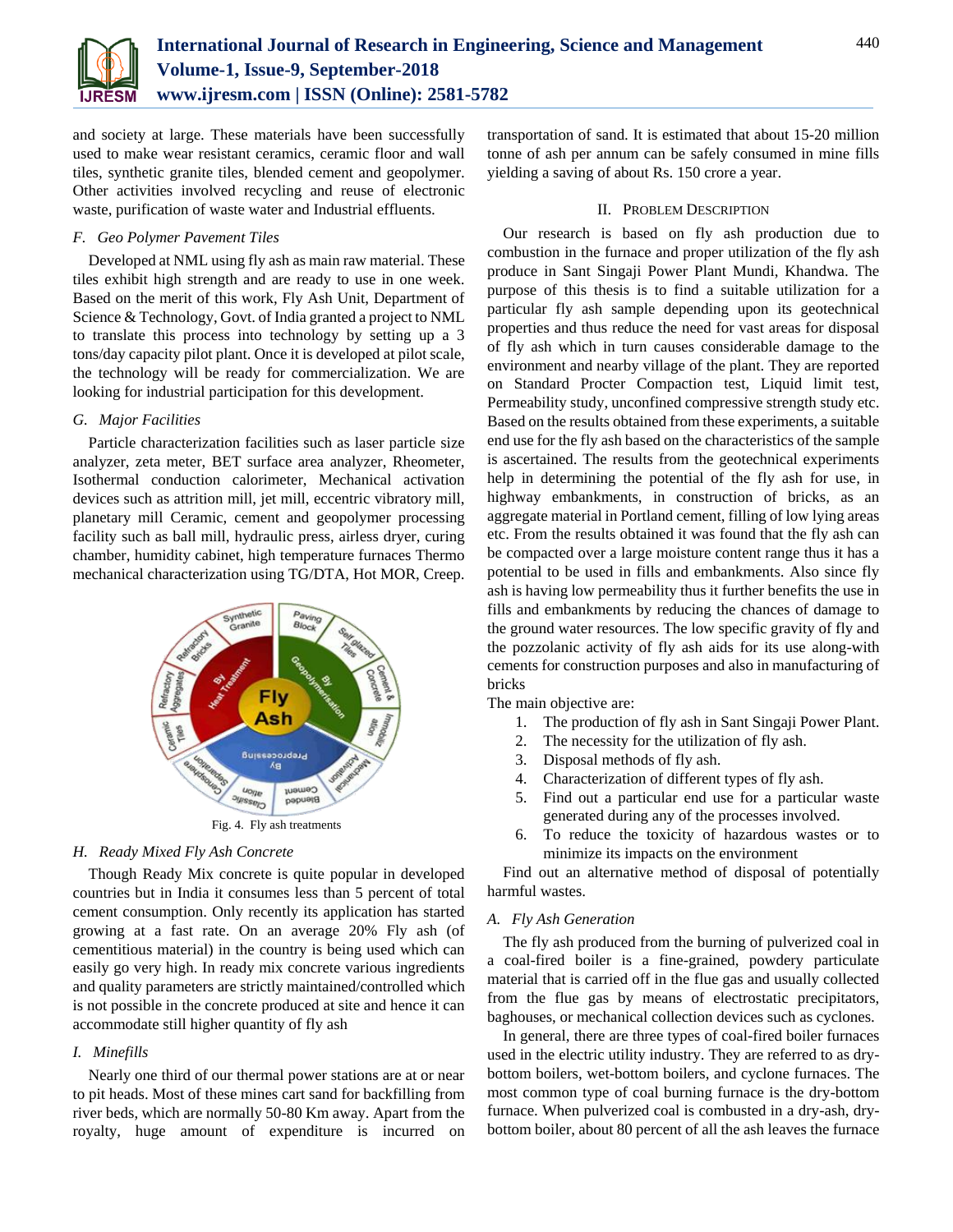

as fly ash, entrained in the flue gas. When pulverized coal is combusted in a wet-bottom (or slag-tap) furnace, as much as 50 percent of the ash is retained in the furnace, with the other 50 percent being entrained in the flue gas. In a cyclone furnace, where crushed coal is used as a fuel, 70 to 80 percent of the ash is retained as boiler slag and only 20 to 30 percent leaves the furnace as dry ash, in the flue gas. A general flow diagram of fly ash production in a dry-bottom coal-fired utility boiler operation is presented in Fig. 4.



Fig. 4. Generation of ash at the power plants

## *B. Transportation*

Fly ash can be supplied in four forms well as the foundation structure will be less. The other application areas include embankments especially on weak foundation soils, reclamation of low-lying areas, etc. The variation of specific gravity of the coal ash is the result of a combination of many factors such as gradation, particle shape and chemical composition. It is known that coal ash comprises mostly glassy cenospheres and some solid spheres. The reason for a low specific gravity could either be due to the presence of large number of hollow cenospheres from which the entrapped air cannot be removed, or the variation in the chemical composition, in particular iron content, or both. The investigations show that the specific gravity generally lies between 1.46 and 2.66. In most of the cases, fly ash will have higher specific gravity compared to pond and bottom ashes of the same locality. When the particles are crushed, they show a higher specific gravity compared to the uncrushed portion of the same material.

# *C. Grain Size Distribution*

Grain size distribution indicates if a material is well graded, poorly graded, fine or coarse, etc. and also helps in classifying the coal ashes. Coal ashes are predominantly silt sized with some sand-size fraction. Leonards and Bailey have reported the range of gradation for fly and bottom ashes which can be classified as silty sands or sandy silts.

The extensive investigation carried out on Indian coal ashes demonstrates that the fly ashes consist predominantly of siltsize fraction with some clay-size fraction. The pond ashes consist of silt-size fraction with some sand-size fraction. The bottom ashes are coarser particles consisting predominantly of sand-size fraction with some silt-size fraction. Based on the grain-size distribution, the coal ashes can be classified as sandy

silt to silty sand. They are poorly graded with coefficient of curvature ranging between 0.61 and 3.70. The coefficient of uniformity is in the range of 1.59–14.

# *D. Specific Surface*

The study of specific surface of soils is widely recognized as a means to understand their physical and engineering behavior. Even though coal ashes are primarily silt/sand-sized particles and their specific surface is expected to be very low, results need be obtained for completeness and for use in certain cases. With this in mind, the surface area measurements were made using Desiccator method and Blaines Air Permeability method.

## *E. Classification*

For an effective and efficient use of coal ashes in geotechnical engineering practice, their classification from geotechnical engineering point of view is important. While a number of studies have been made on the physical and engineering properties of coal ashes and their utilization in geotechnical engineering practice, no information is available with respect to their classification.

## *F. Chemical Properties*

The chemical properties of the coal ashes greatly influence the environmental impacts that may arise out of their use/disposal as well as their engineering properties. The adverse impacts include contamination of surface and subsurface water with toxic heavy metals present in the coal ashes, loss of soil fertility around the plant sites, etc.

# *G. Chemical Composition*

Chemical composition suggests the possible applications for coal ash. The investigations carried out on Indian fly ashes show that all the fly ashes contain silica, alumina, iron oxide and calcium oxide. The silica content in fly ashes is between 38 and 63%, 37 and 75% in pond ashes, and 27 and 73% in bottom ashes. The alumina content ranges between 27 and 44% for fly ashes, 11 and 53% for pond ashes and 13 and 27% for bottom ashes. The calcium oxide is in the range of 0 to 8% for fly ashes, 0.2 to 0.6% for pond ashes and 0 to 0.8% for bottom ashes. It is found that all the Indian coal ashes satisfy the chemical requirements for use as a pozzolona. According to ASTM classification, only Neyveli fly ash can be classified as Class C fly ash and all other coal ashes fall under Class F.

## *H. X-ray Diffraction*

X-ray diffraction studies are carried out primarily to identify the mineral phases. The studies carried out indicate that coal ashes predominantly consist of quartz and feldspar minerals. The studies carried out at IISc reveal that the major mineral found in coal ashes is quartz with lesser proportions of feldspars, carbonates and chlorites. The coal ashes exhibit both crystalline and amorphous phases.

## III. METHODOLOGY

Our research is based on fly ash production due to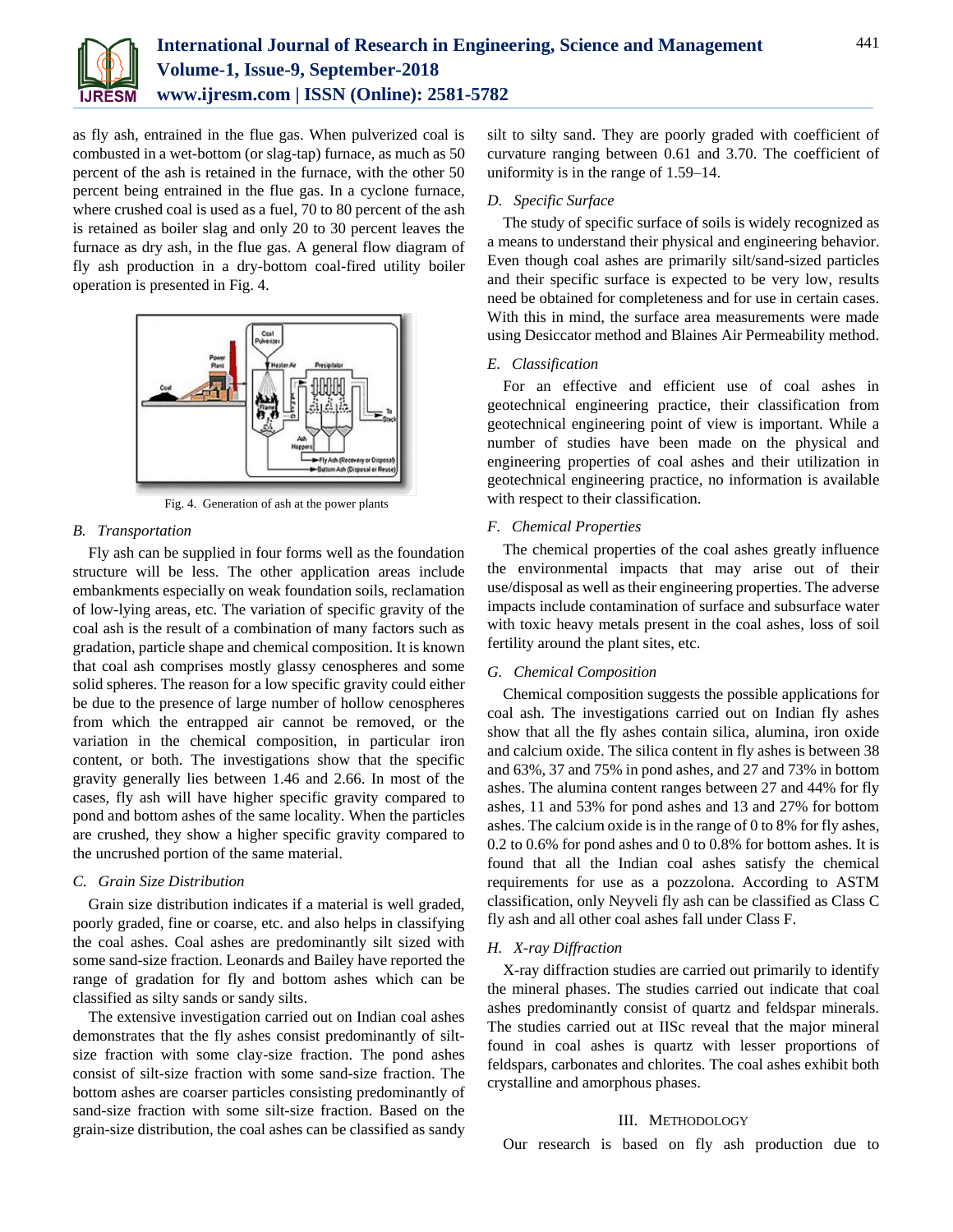

combustion in the furnace and proper utilization of the fly ash produce in Sant Singaji Power Plant Mundi, Khandwa. The purpose of this thesis is to find a suitable utilization for a particular fly ash sample depending upon its geotechnical properties and thus reduce the need for vast areas for disposal of fly ash which in turn causes considerable damage to the environment and nearby village of the plant. They are reported on Standard Procter Compaction test, Liquid limit test, Permeability study, unconfined compressive strength study etc. Based on the results obtained from these experiments, a suitable end use for the fly ash based on the characteristics of the sample is ascertained. The results from the geotechnical experiments help in determining the potential of the fly ash for use, in highway embankments, in construction of bricks, as an aggregate material in Portland cement, filling of low lying areas etc. From the results obtained it was found that the fly ash can be compacted over a large moisture content range thus it has a potential to be used in fills and embankments. Also since fly ash is having low permeability thus it further benefits the use in fills and embankments by reducing the chances of damage to the ground water resources. The low specific gravity of fly and the pozzolanic activity of fly ash aids for its use along-with cements for construction purposes and also in manufacturing of bricks.

The main objective are:

#### *A. Production of Fly Ash in Sant Singaji Power Plant*

Fly ash particles are generally spherical in shape and range in size from 0.5 µm to 100 µm. They consist mostly of silicon dioxide  $(SiO<sub>2</sub>)$ , which is present in two forms: amorphous, which is rounded and smooth, and crystalline, which is sharp, pointed and hazardous; aluminum oxide  $(Al<sub>2</sub>O<sub>3</sub>)$  and iron oxide  $(Fe<sub>2</sub>O<sub>3</sub>)$ . Fly ashes are generally highly heterogeneous, consisting of a mixture of glassy particles with various identifiable crystalline phases such as quartz, mullet, and various iron oxides. Two classes of fly ash are defined by ASTM C618: Class F fly ash and Class C fly ash. The chief difference between these classes is the amount of calcium, silica, alumina, and iron content in the ash. The chemical properties of the fly ash are largely influenced by the chemical content of the coal burned (i.e., anthracite, bituminous, and lignite).Fly ash produced from the burning of younger lignite or sub bituminous coal, in addition to having pozzolanic properties, also has some self-cementing properties. In the presence of water, Class C fly ash will harden and gain strength over time. Class C fly ash generally contains more than 20% lime (CaO). Unlike Class F, self-cementing Class C fly ash does not require an activator. Alkali and sulfate  $(SO<sub>4</sub>)$  contents are generally higher in Class C fly ashes.The burning of harder, older anthracite and bituminous coal typically produces Class F fly ash. This fly ash is pozzolanic in nature, and contains less than 10% lime (CaO). Possessing pozzolanic properties, the glassy silica and alumina of Class F fly ash requires a cementing agent, such as Portland cement, quicklime, or hydrated lime, with the presence of water in order to react and produce

cementations compounds. Alternatively, the addition of a chemical activator such as sodium silicate (water glass) to a Class F ash can leads to the formation of a geopolymer.

#### *B. The Necessity for the Utilization of Fly Ash*

During the last 30 years, extensive research has been carried out to utilize the fly ash in various sectors, as this is not considered as hazardous waste. Broadly, fly ash utilization programmers can be viewed from two angles, i.e. mitigating environmental effects and addressing disposal problems (low value–high volume utilization).

## *C. Fly Ash Based Cement*

As per the specifications of Bureau of Indian Standards fly ash upto 35% can be used in manufacture of PPC, while worldwide there are examples of countries that permit up to 55% utilization of fly ash in PPC production. Setting aside 25% of cement production for OPC for such applications, the balance 75% can be PPC with an average fly ash content of 30% [14]. It would consume around 25 MT fly ash, replacing same amount of cement clinker and resulting in net saving Rs. 2500 crore.

### *D. Role of Bio-Amelioration of Fly Ash on Soil*

Recent investigations suggest that FA can find better application if combined with organic amendments such as cow manure, press mud, paper factory sludge, farmyard manure, sewage sludge, crop residues and organic compost for improvement of degraded/marginal soil. Few beneficial combined effects of FA and organic matter on soil have been found such as reduced heavy-metal availability and killing pathogens in the sludge improved soils through higher nutrient concentrations, better texture, lower bulk density, higher porosity and mass moisture content and higher content of finegrained minerals enhanced the biological activity in the soil reduced the leaching of major nutrients and beneficial for vegetation. Use of swine manure with FA increased the availability of Ca and Mg balancing the ratio between monovalent and bivalent cations (Na++ K+/Ca<sub>2</sub>+ Mg<sub>2</sub>+), which otherwise proves detrimental to the soil Co-utilization of 'slash' a mixture of FA, sewage sludge and lime in the ratio of 60:30:10 had beneficial soil ameliorating effect. 'Slash' incorporation in soil showed positive effects on soil pH and Ca, Mg and P content and reduction in the translocation of Ni and Cd and enhanced growth and yield of corn, potatoes and beans in pot trials. So, amendment with FA will enhance agricultural sector for crop production. Further, organic amendment application will provided anchorage and growth of the plant on a FA dumping site.

### *E. Fly Ash Bricks*

The Central Fuel Research Institute, Dhanbad has developed a technology for the utilization of fly ash for the manufacture of building bricks [9]. Fly Ash can be used in the range of 40-70%. Our current clay brick production exceeds 100 billion bricks a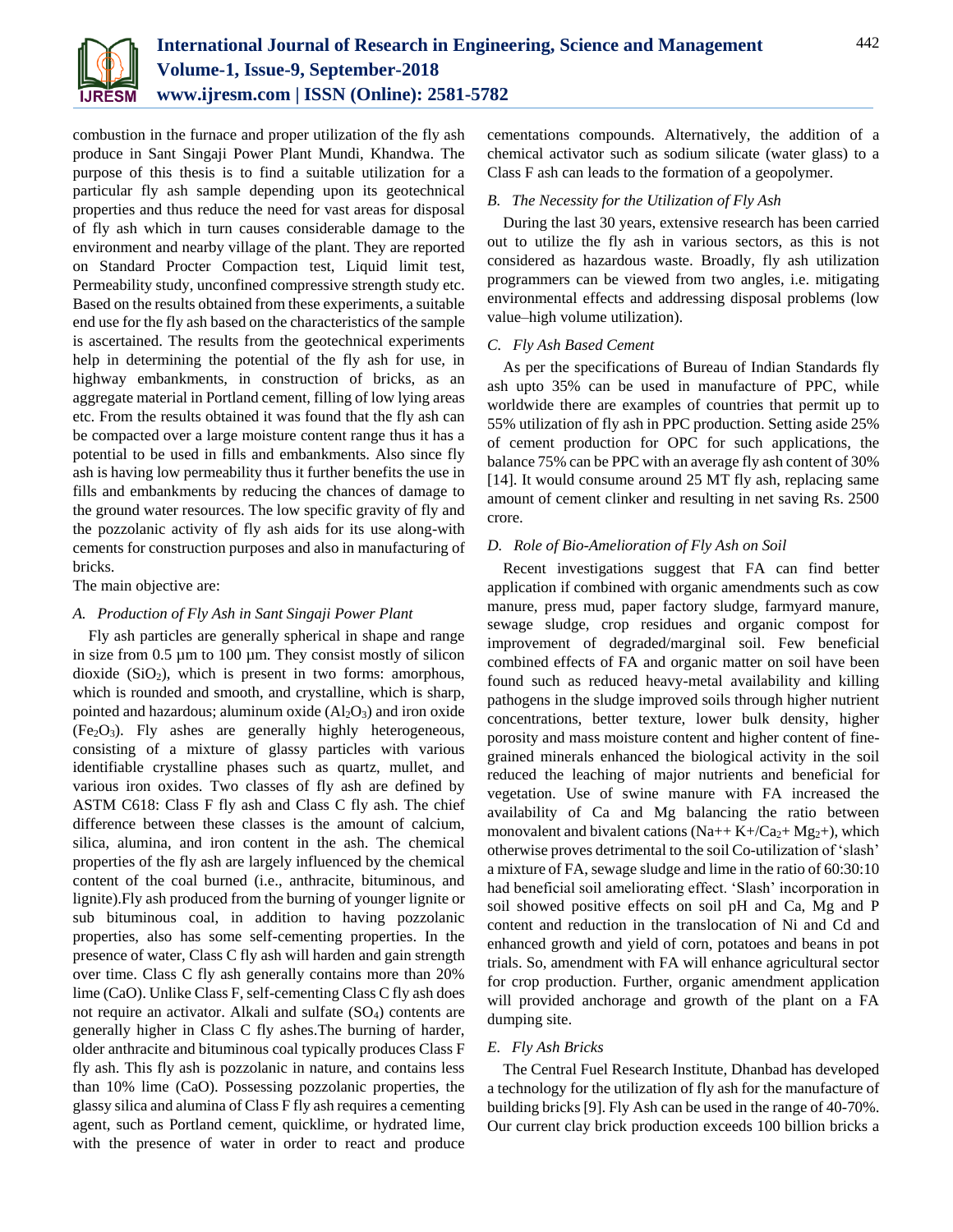

year. In such circumstances and when fly ash brick is technically acceptable, economically viable and environment friendly, it may not be wrong to target to produce at least 2 billion fly ash bricks per year. It would consume about 5 million tonne of flyash/year, yielding a net saving of around Rs. 20 crores per annum. Fly ash bricks have a number of advantages over the conventional burnt clay bricks. Unglazed tiles for use on footpaths can also be made from it. Awareness among the public is required and the Government has to provide special incentives for this purpose.



Fig. 5. Production of bricks (MPPGCL, MUNDI)

There are two main institutions of the Government of India namely (I) Central Fuel Research institute Dhanbad and (ii) Central Building Research Institute Roorkee. Central Fuel Research institute has developed technology for manufacture of fly ash lime bricks. In the technology involved by the Central Fuel Research Institute Dhanbad as following:

- Fly ash 60%
- Lime 15%
- Sand/slag 25%
- Activator 05%

Ratio of above would also depend upon the quality of each of these materials and may be adjusted accordingly to achieve the desire strength and suitable in cost also.

#### *F. Disposal Methods of Fly Ash (Past Method)*

In the past, Fly Ash produced from coal combustion in thermal power plants was simply dispersed into the atmosphere. At thermal power plants, Fly Ash is presently collected or disposed by using either dry or wet systems. Worldwide, more than 65% of Fly Ash is disposed in landfills and ash ponds. The Fly Ash is a resource material, if not managed well, this may pose environmental and health problems. In dry disposal system, electrostatic precipitation (ESP) is the most popular and widely used method of emission control today which enables collection of dry Fly Ash. After collecting the Fly Ash in ESP, it is then transported by trucks or conveyors at the sight and disposed of by constructing a dry embankment.

In wet disposal system, the Fly Ash is mixed with water and transported as slurry through pipe and disposed of in ash ponds or dumping areas near the plants. Being cheaper than any other manner of Fly Ash removal, it is widely used method at present in India.

The environmental aspect of Fly Ash disposal aims at minimizing air and water pollution. Directly related to these concerns is the additional environmental goal of aesthetically enhancing ash disposal facilities. The Fly Ash produced by thermal power plants can cause all three environmental risksair, surface water and ground water pollution.



Fig. 6. Fly ash deposition

The first step of this work consists of the reduction of volume by combustion of carbon present in fly ash. Fig. 7. Shows the system based on plasma arc technology used for this step. The thermal plasma system consists of two plasma-reaction chambers, one for pyrolysis and the second for final combustion. The system also contains a loading system, a working gas unit, a cooling water unit, a power supply system, and a gas cleaning system. In the two plasma-reaction chambers, the working gas is air and is injected axially into the two plasma torches at a flow rate of  $45 \text{ m}^3/\text{h}$ . The current intensity and the voltage for the pyrolysis and combustion plasma torches are 100 A/220 V and 150 A/220 V, respectively. A hydro filter is used for purification of the exhaust flow from mechanical impurities, sprays, vapors, and gas impurities. The feeder is filled with fly ash, and will mechanically provide for loading 25 kg/h into the plasma-reaction chamber. In the second step, the treated fly ash (product) was vitrified in the system shown in Fig. 2. The torch was mounted above a crucible filled with the product and a glass frit (to increase the mass of Si in the product). The water-cooled stainless steel crucible is set just under the coupling zone of the plasma torches. During the experiments reported here, the current intensity is 100 A and the voltage is 220 V. In this step an inert gas (argon) is used as working gas at a flow rate of  $45 \text{ m}^3/\text{h}$ .

The surface of the fly ash before (feed) and after treatment (product) were characterized using scanning electron microscopy (FEI INSPECT-F50-SEM, Netherlands). Chemical composition of feed and product were measured by X-ray fluorescence measurements (Shimadzu XRF-1800 Sequential X-Ray Fluorescence Spectrometer, Japan). The carbon content in the feed and the product were determined using a CHN analyzer (ELTRA CW multiphase-determinate, Germany). The concentrations of elements presents in the feed, product, and the pulverized slag were analyzed using inductively coupled plasma atomic emission spectroscopy (ICP-AES). The leaching behavior of heavy metals in the slag and fly ash was measured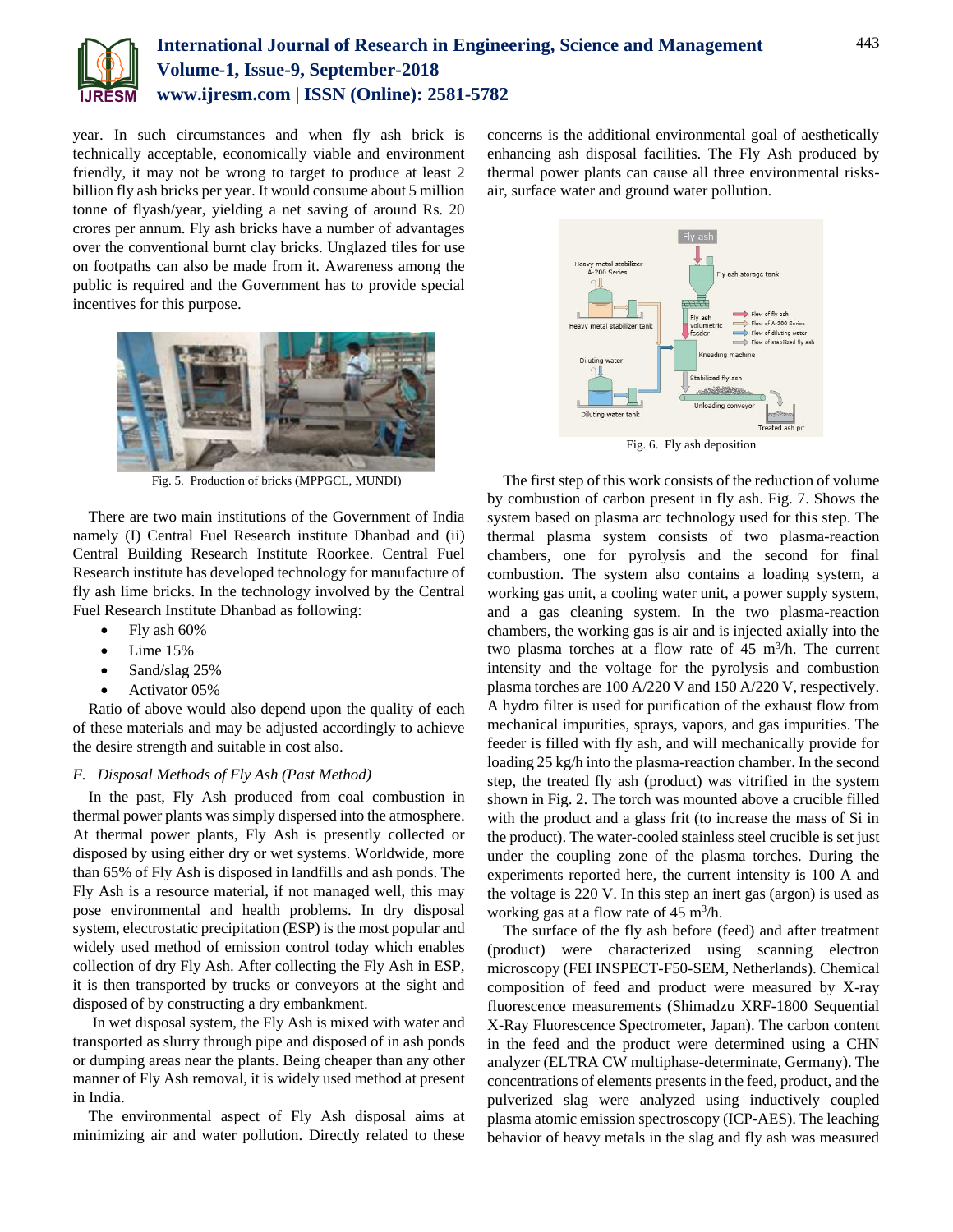

ac-cording to "Method 1311 Toxicity Characteristic Leaching Procedure" of the United States Environmental Protection Agency (EPA TCLP 1311). In the beginning of the leaching analysis, the amount of solids in the sample was specified. A sample that contains less than 0.5% dry solid material is considered as TCLP extract.



Fig. 7. Plasma method



Fig. 8. Verification plasma system

1 - Torch ,2 – Feeder, 3 and 6 – Thermocouples ,4 and 7— Windows, 5 Crucible ,8--Inspection window, 9 Water inlet, 10,Water outlet, 11--Pressure sensor,12--Exhaust.

#### *G. Determination of Specific Gravity*

*Objective:* To determine the specific gravity of soil fraction passing 4.75 mm I.S sieve by density bottle.

*Need and Scope of the Experiment:* The knowledge of specific gravity is needed in calculation of soil properties like void ratio, degree of saturation etc.

## *Apparatus Required:*

Density bottle of 50 ml with stopper having capillary hole, Balance to weigh the materials (accuracy 10gm). Wash bottle with distilled water, Alcohol and ether.

## *Procedure:*

1) Clean and dry the density bottle.

- a) Wash the bottle with water and allow it to drain.
- b) Wash it with alcohol and drain it to remove water.
- c) Wash it with ether, to remove alcohol and drain ether.
- 2) Weigh the empty bottle with stopper (W1)
- 3) Take about 10 to 20 gm of oven soil sample which is cooled in a desiccators. Transfer it to the bottle. Find the weight of the bottle and soil (W2).
- 4) Put 10ml of distilled water in the bottle to allow the soil to soak completely. Leave it for about 2 hours.
- 5) Again fill the bottle completely with distilled water put the stopper and keep the bottle under constant temperature water baths (Tx0).
- 6) Take the bottle outside and wipe it clean and dry note. Now determine the weight of the bottle and the contents (W3).
- 7) Now empty the bottle and thoroughly clean it. Fill the bottle with only distilled water and weigh it. Let it be W4 at temperature (Tx0 C).

Repeat the same process for 2 to 3 times, to take the average reading of it.

#### *Observations & Calculations:*

Specific gravity of Soil = Density of water at  $27$ o C/ Weight of Water of equal volume

$$
W2-W1/(W4-W1)-(W3-W2)
$$
 (1)

## *Interpretation and Reporting:*

Unless or otherwise specified specific gravity values reported shall be based on water at 270C. So the specific gravity at  $270C = K Sp.$  gravity at Tx0C

Where K is the ratio of density of water at temperature at TxoC and density of water at temperature at TyoC

The specific gravity of the soil particles lie with in the range of 2.65 to 2.85. Soils containing organic matter and porous particles may have specific gravity values below 2.0. Soils having heavy substances may have values above 3.0.

#### *Result:*

The specific gravity of the samples was found out to be: Sample from ICCL =  $2.12$  g/cm<sup>3</sup> Sample from RSP, CPP I=  $2.46$  g/cm<sup>3</sup>

## *H. Fly Ash Calculation*

In steady state flow, the total mass of material entering a reactor must equal to total mass leaving the reactor.



Fig. 9. Fly ash chemical composition

Where,  $m =$  mass of coal burn per kg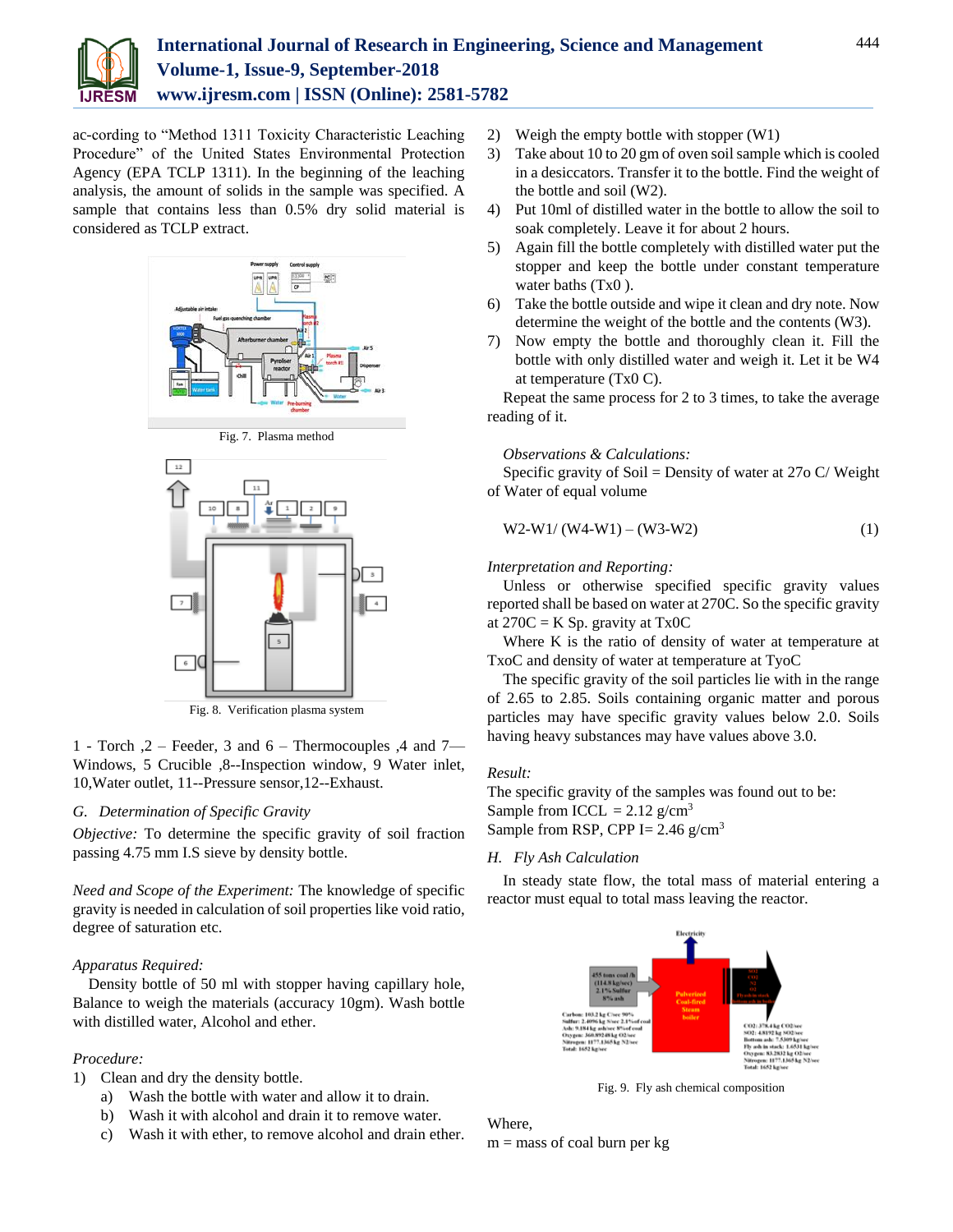

 $H = Total heat in kcal/kg$ hw = Enthalpy of water evaporated in kcal/kg ηboiler = Efficiency of boiler  $G.C.V = Gross$  calorific value of coal Coal Requirement (kg/hr) =  $\text{[m (H-hw)/ nboiler x G.C.V]}$ Ton of Coal requirement per annum  $=$  [Coal Requirement (kg/hr) x 24 x 300]/[1000]].



Fig. 10. Total composition of coal



Fig. 11. Partnership of fly ash and ash in total production of ash

#### IV. CONCLUSION

 It has been recognized worldwide that the utilization of an enormous amount of fossil fuels has created various adverse effects on the environment, including acid rain and global warming. An increase in the average global temperature of approximately 0.56 K has been measured over the past century (global warming). Gases with three or more atoms that have higher heat capacities than those of O2 and N2 cause the greenhouse effect. Carbon dioxide (CO2) is a main greenhouse gas associated with global climate change. The disposal, management and proper utilization of waste products has become a concern for the scientists and environmentalists. Proper management of solid-waste fly ash from thermal power plants is necessary to safeguard our environment. Because of high cost involved in road transportation for the dumping of fly ash, it is advisable to explore all its possible applications. Fly ash is a potential source of pollution not only for the atmosphere but also for the other components of the environment. Deposition in storage places can have negative influences on water and soil because of their granulometric and mineral composition as well morphology and filtration properties. This waste has found application in domestic and wastewater treatment, purification, paint and enamel manufacturing. In future, large-scale application of this waste product may be possible for recovery of heavy metals, reclamation of wasteland, and floriculture. The detailed investigations carried out on fly ash elsewhere as well as at the Indian Institute of Science show that fly ash has good potential for use in highway applications. Its low specific gravity, freely draining nature, ease of compaction, insensitiveness to changes in moisture content, good frictional properties, etc. can be gainfully exploited in the construction of embankments, roads, reclamation of low-lying areas, fill behind retaining structures, etc.

The results shows that it is possible to achieve desired strength in concrete by replacing cement upto 40% by Fly Ash, Brick Dust and Rice Husk Ash.

The conclusion is as follows:

- 1. Fly Ash and Brick Dust concrete shows more strength as compare to Rice Husk Ash concrete.
- 2. Rice Husk Ash makes concrete light in weight as compared to Fly Ash and Brick Dust concrete. So it will be helpful in reducing dead load of the construction.
- 3. Brick Dust makes concrete heavier so it will be helpful in using it in foundation work and making earthen dams etc where heavy weight is essential for the structure.
- 4. There is 33-40% reduction in cost of concrete by using these industrial wastes (FA, RHA and BD).
- 5. There is 7% reduction in the cost of concrete when using Rice Husk Ash and Brick Dust in Bhopal Region as compared to Fly Ash concrete.

#### **REFERENCES**

- [1] Korotkova T. G. (Kuban State Technological University) 2016 "Decrease In Dust Emissions By Adding Cyclones In The Catching Ash Device At Novocherkassk Hydro Power Plant" ISSN: 1990-4665 (print) polythematic online scientific journal of Kuban state agrarian university. 2016 ;( 120)1146-1155.
- [2] Wang Chuan (School Of Mechanical And Electrical Engineering, Southwest PetroleumUniversity, Xindu Avenue, No.8, 610500, Chengdu, China) 2016 " Experimental Study On Ehd Flow Transition In A Small Scale Wire-Plate Esp", Science Review. 2016;16(3)134-141.
- [3] Ganga Reddy 2015 "Numerical Study of Flue Gas Flow in a Multi Cyclone Separator", International Journal of Engineering Research and Applications. 2015; 5(1)48-53.
- [4] Jin Ji (School Of Mechanical Engineering, University Of Shanghai For Science And Technology, Shanghai 200-093, China) 2014 "Stiffener Layout Optimization Of Inlet Structure For Electrostatic Precipitator By Improved Adaptive Growth Method, Advances In Mechanical Engineering. 2014; 2014.
- [5] Berrached Djelloul 2014 "Modeling of A Two Stages Electrostatic Air Precipitation Process Using Response Surface Modeling", Archives of Electrical Engineering. 2014; 63(4). pp. 609-619.
- [6] Rahul Ligade, Nitin Pagar 2014 "Design Optimization and Development in Air PollutionControl Device", International Journal of Engineering Research and Applications. 2014;4(7)84-88
- [7] Adamiec-Wójcik 2014 "Vibration Analysis of Collecting Electrodes by Means Of the Hybrid Finite Element Method", 1563-5147 (Online) Mathematical Problems in Engineering. 2014.
- [8] Jun-Bok Lee 2011 "Emission Rate Of Particulate Matter And Its Removal Efficiency By Precipitators In Under-Fired Charbroiling Restaurants", The scientific world journal 2011
- [9] Slavko Đurić, Petko Stanojević, Damir Đaković, Aleksandar Jovović, Dušan Todorović 2010"The Study on The Effect Of Fractional Composition And Ash Particle Diameter On The Ash Collection